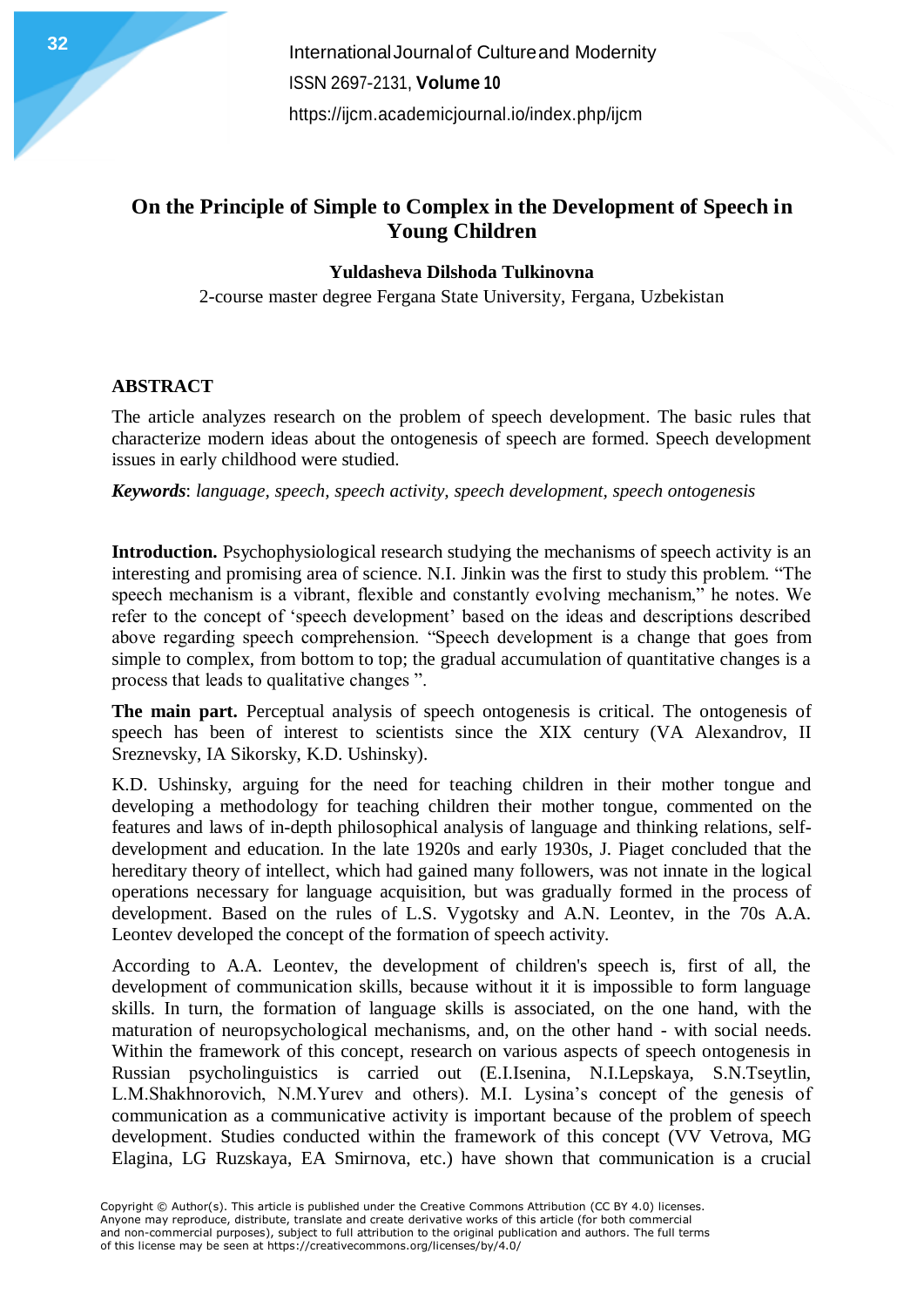condition for the emergence of the word, speech in children. determines the period of its emergence and the rate of its development. Therefore, in the genesis of the means of communication, the experience gained by children in communicating with others is crucial. In ontogenesis, speech first develops as a means of communication, and later - thinking, as a means of controlling one's own behavior.

Analysis of research on the problem of speech development allows us to formulate basic rules that describe modern ideas about the ontogenesis of speech.

Speech development is seen as the formation of language skills - mobile, functional systems that include the elements of language and the rules of operations with them. It is an individual language system created on the basis of language generalizations. Individual differences in children's speech are observed at different age stages in the acquisition of different language tools, ie: speech sounds, lexical-grammatical materials, etc. Individual differences are also observed in the main stages of children's speech formation.

Children's language is not only the initial stage of adult language, but also a completely independent structure that is subject to its own laws.

Child speech is a valuable voice of a child's unique culture. Speech development is not only an aspect of introducing a child to the world around him, but also a pillar of general mental development. The development of a child's speech is generally associated with the formation of the individual and at the same time all mental processes. "The process of mastering a language is not just a process of imparting knowledge, skills and abilities. This is education first and foremost. It is the training of the heart, the training of the mind, the formation of the formation of thoughts, the endurance to the most delicate aspects of the human psychological image "(K.D. Ushinsky).

Understanding that a child's speech development is determined, on the one hand, by external influences and, on the other hand, by its sudden occurrence, "spontaneous action," is typical of modern notions of speech ontogeny. Understanding these laws and mechanisms of speech development requires careful consideration.

Speech development issues in early childhood have been developed over many years. This period attracts researchers with aspects of speech development that play a major role not only in a particular period but also in the future development of the child. Many of the causes of speech defects and delays in the development of speech in relatively older children are often related to specific aspects of child speech formation in the early stages. EITikheeva also drew attention to this aspect. Well-known scientists, practicing pedagogues such as EITikheeva, NMShelovanov, FIFradkina, NMAksarina, GMLyamina, VAPetrova made a significant contribution to the study of children's speech at an early age. .

We summarize the results of numerous studies on the development of a child's speech during the transition to active speech, and state these basic rules.

"A child," said K.D. Ushinsky, from an early age begins to master the elements of folk culture, learning them, first of all, through knowledge of the native language. Therefore, in our opinion, it is necessary to use the native language in the implementation of educational work in the family, in kindergarten. As a result of the development of oral speech in preschool education, children develop mentally and increase their general cultural level. They understand the events around them, the laws of nature and society. The full development of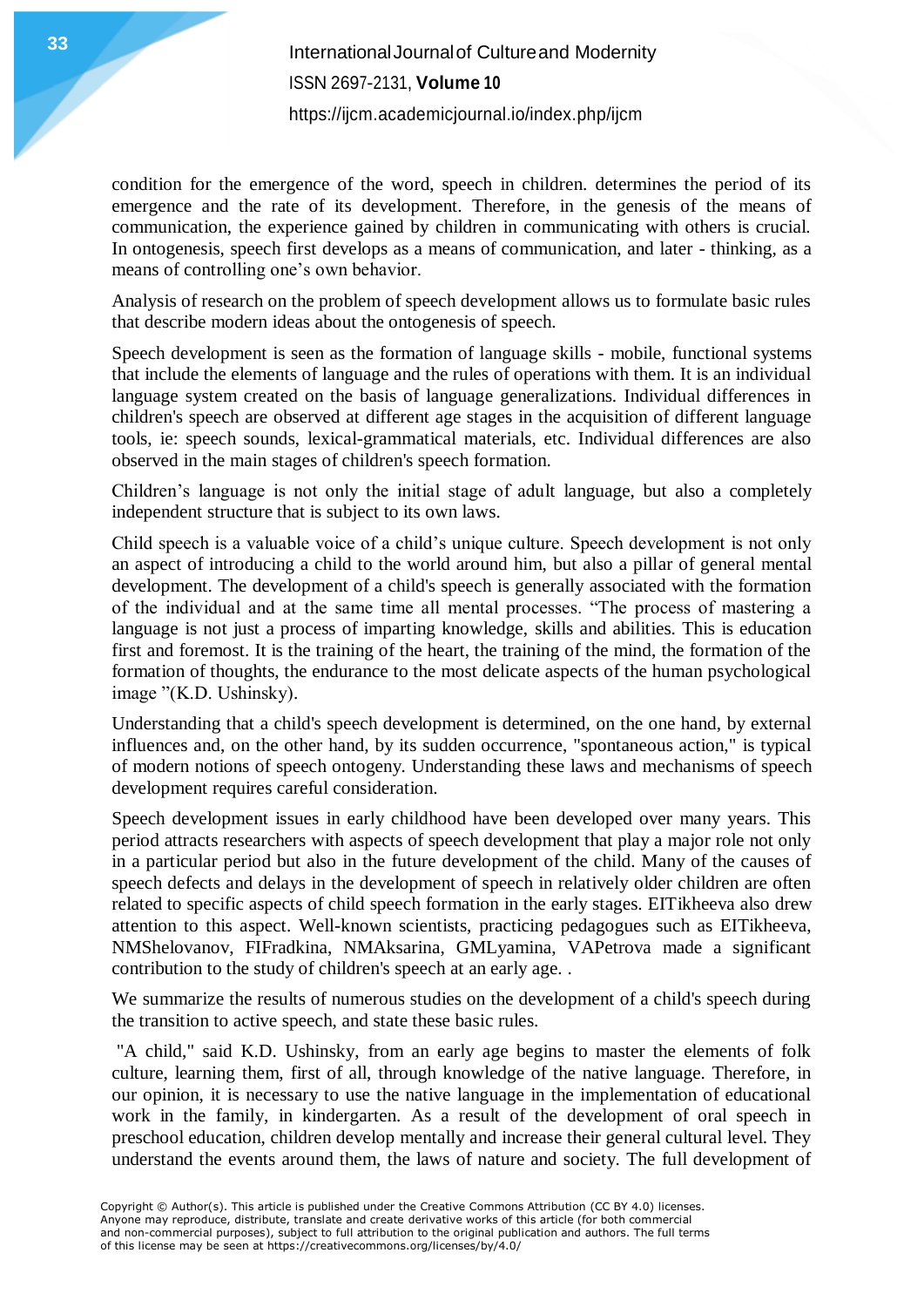# **International Journal of Cultureand Modernity** ISSN 2697-2131, **Volume 10** <https://ijcm.academicjournal.io/index.php/ijcm>

speech in children helps them to improve mentally as well. The child has the ability to learn the outside world through mental processes such as memory, imagination, imagination, thinking, as well as through speech. However, the intellect in children, that is, mental processes — memory, imagination, imagination, thinking, etc. — arises and improves not only with the growth and development of the child's body, but also with the development of speech. If a child is taught to speak correctly from an early age, then such a child develops normally, that is, the ability to imagine first, then to think, to imagine, and this ability develops at every age. Many experiments show that a child whose speech is not fully developed does not develop as a complete person. "The native language," said KD Ushinsky, "is the basis of any development, the treasure of all knowledge." Any understanding begins with it, passes through it, and returns to it. " Vocabulary allows the child to express knowledge and concepts through speech. This, in turn, paves the way for child development. K.D. Ushinsky in his article "Words of the native language" raised the issue of educating a child through the words of the native language. Because populism finds its expression in the native language. As the poetess Zulfiya said: "A person who learns his native language perfectly will be lucky to learn the history of his homeland." Through their native language, children learn about the history, culture, values, customs of their ancestors, get acquainted with folklore, literature and art.

Therefore, the speech of a preschool child performs three functions in connection with the external world:

- 1.communicative
- 2.knowledge
- 3.regulation

The communicative function of speech appears very early in a child. The first word a child utters serves a communicative function. Later, the word develops as a speech as the child's need to interact with those around him grows. From the age of two, the child is able to express his desires in a way that is understandable to those around him, begins to understand the meaning of the words spoken to him. After the age of three, the child begins to master the inner speech. At this time, speech becomes not only a means of communication for him, but also begins to perform another task — knowing: as he learns new words and word forms, he expands his ideas about the environment, about the interrelationships between things and events. Along with the communicative and cognitive function of speech, the child begins to acquire speech that regulates behavior.

**Conclusion**. Work on the development of children's speech should be carried out taking into account their age and psychological characteristics. In this process, the child is advised to "play" various games not only once during the lesson, but also during the trip, and even at home with parents and family members. A child will be able to achieve the expected result if both the educator and the family members have a goal-oriented attitude at the same time and try to develop his speech, increase his vocabulary.

#### **References**

- 1. Аксарина Н. М. Воспитание детей раннего возраста. М.: Медицина, 1977. 303 с.
- 2. Алексеева М. М. Развитие звуковой стороны речи в дошкольном возрасте // Развитие речи и речевого общения дошкольников5 Сб. научн. трудов / Под ред. О.